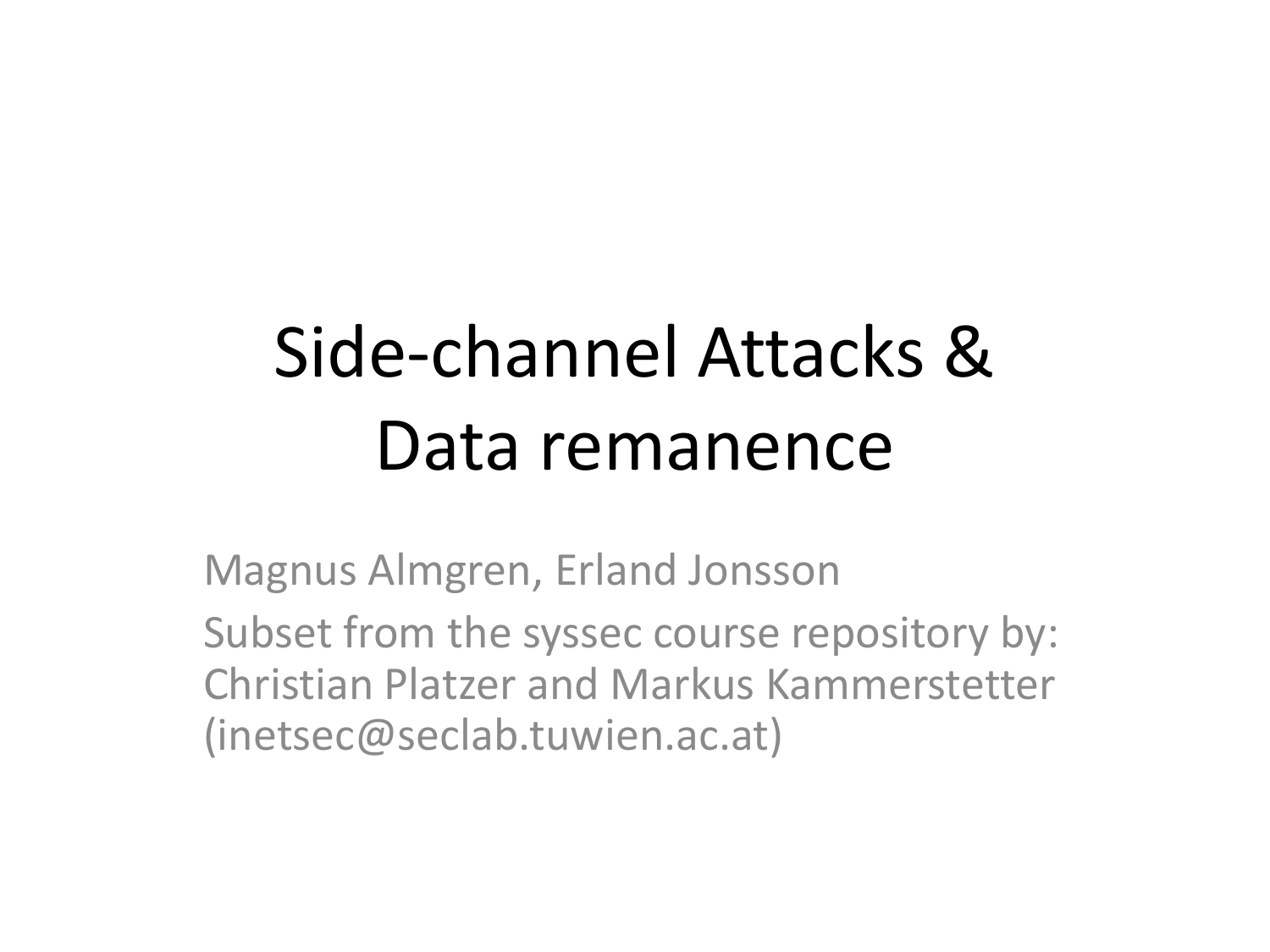### Data remanence

- Often, the delete command does not really delete a file …
	- $-$  See discussion in course book<sup>1</sup>
	- Layers: OS firmware in drive etc.
- Data remanence is
	- "Residual information remaining on storage media after clearing. "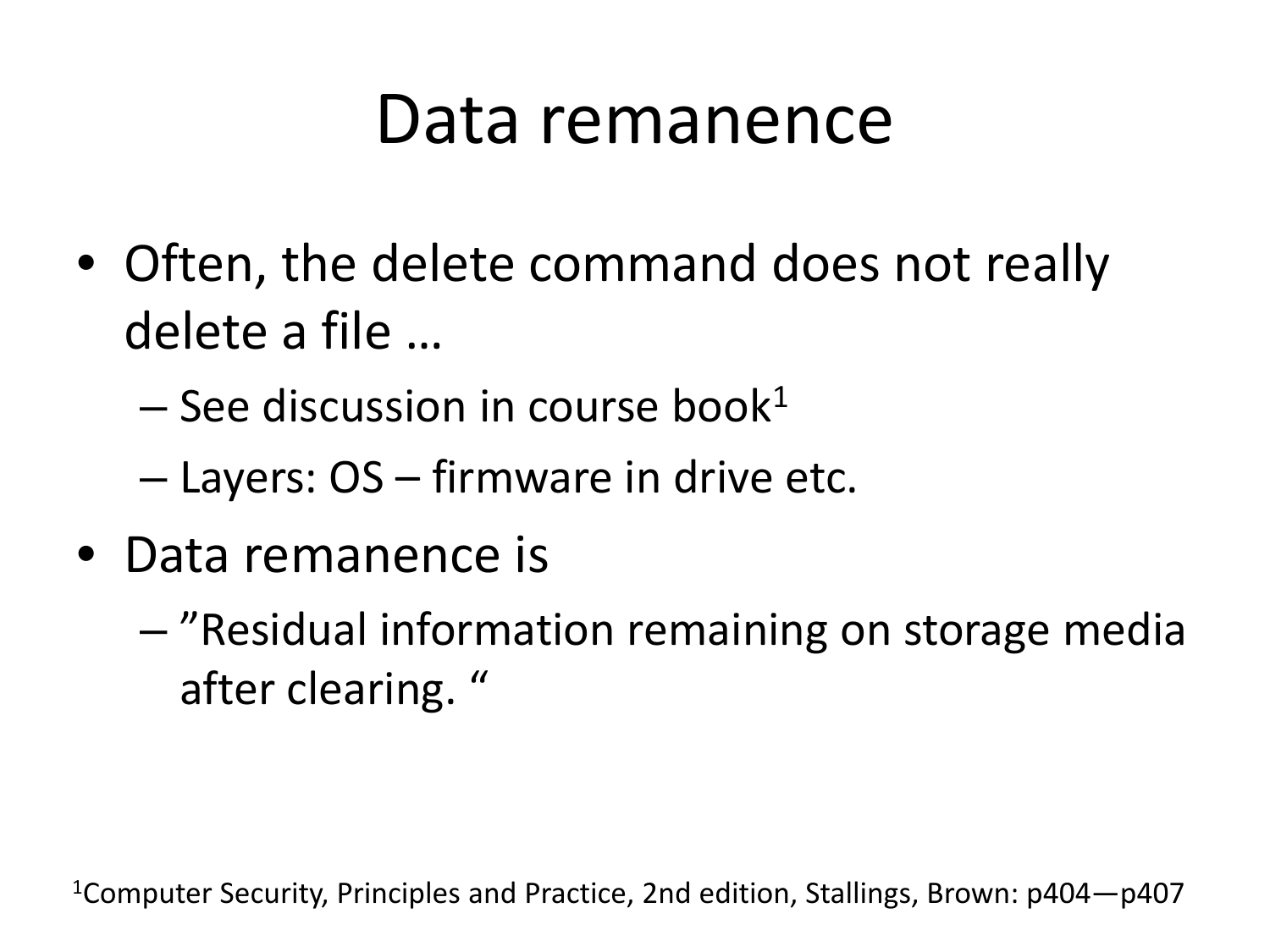#### A password check (0)

```
bool check_password(char *passwd)
{
for (int i=0; i<pass_len; i++)
\{if (passwd[i] != stored_passwd[i])return false;
}
return true;
}
```


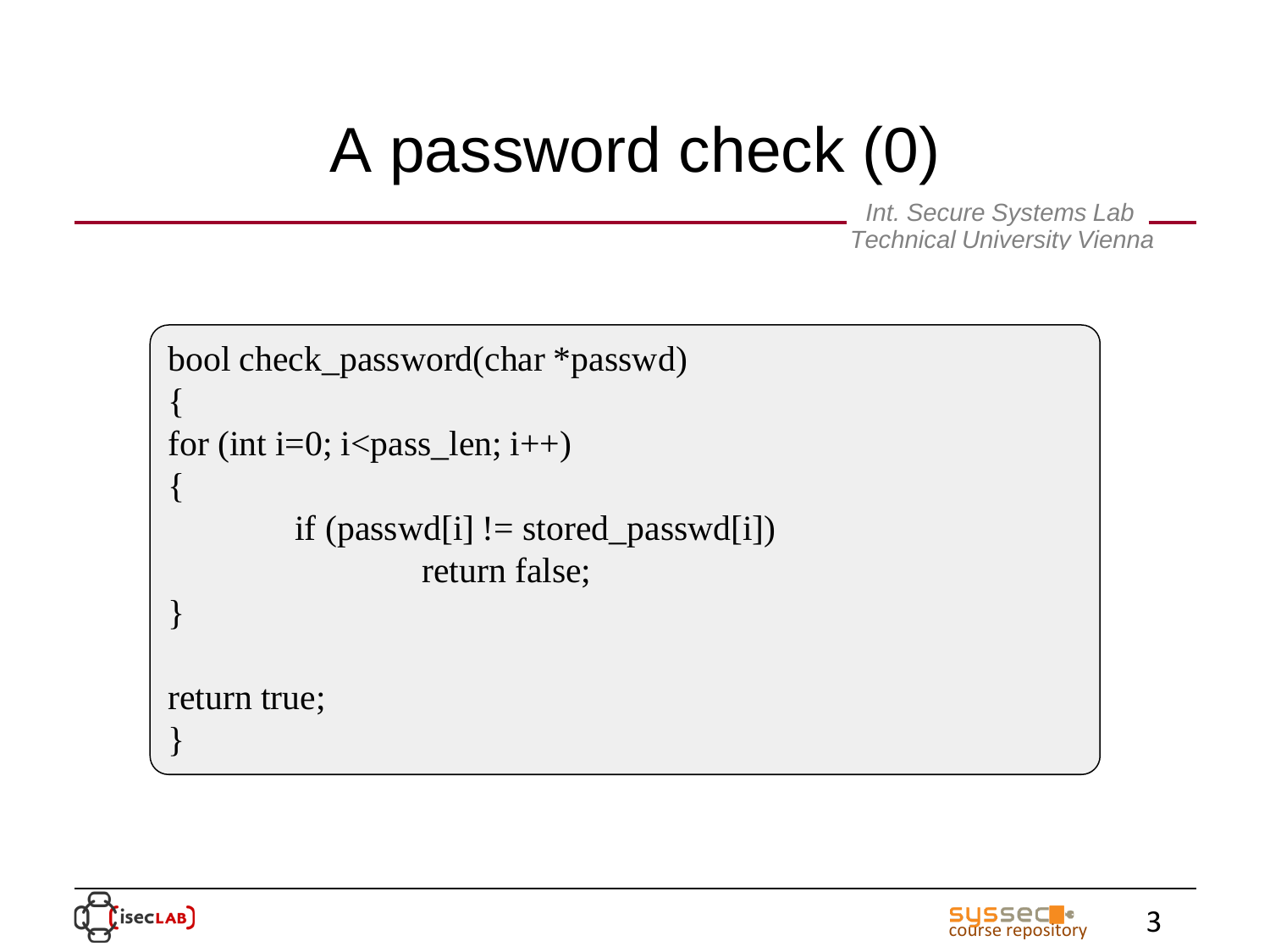## Side-channel attacks 1

- A **side channel attack** is any attack based on information gained from the *physical implementation* of an embedded system, for example a cryptosystem
- It normally requires **physical access** to the hardware
- A side-channel attack is an attack based on sidechannel information, i.e. "extra" information that can be retrieved from the device.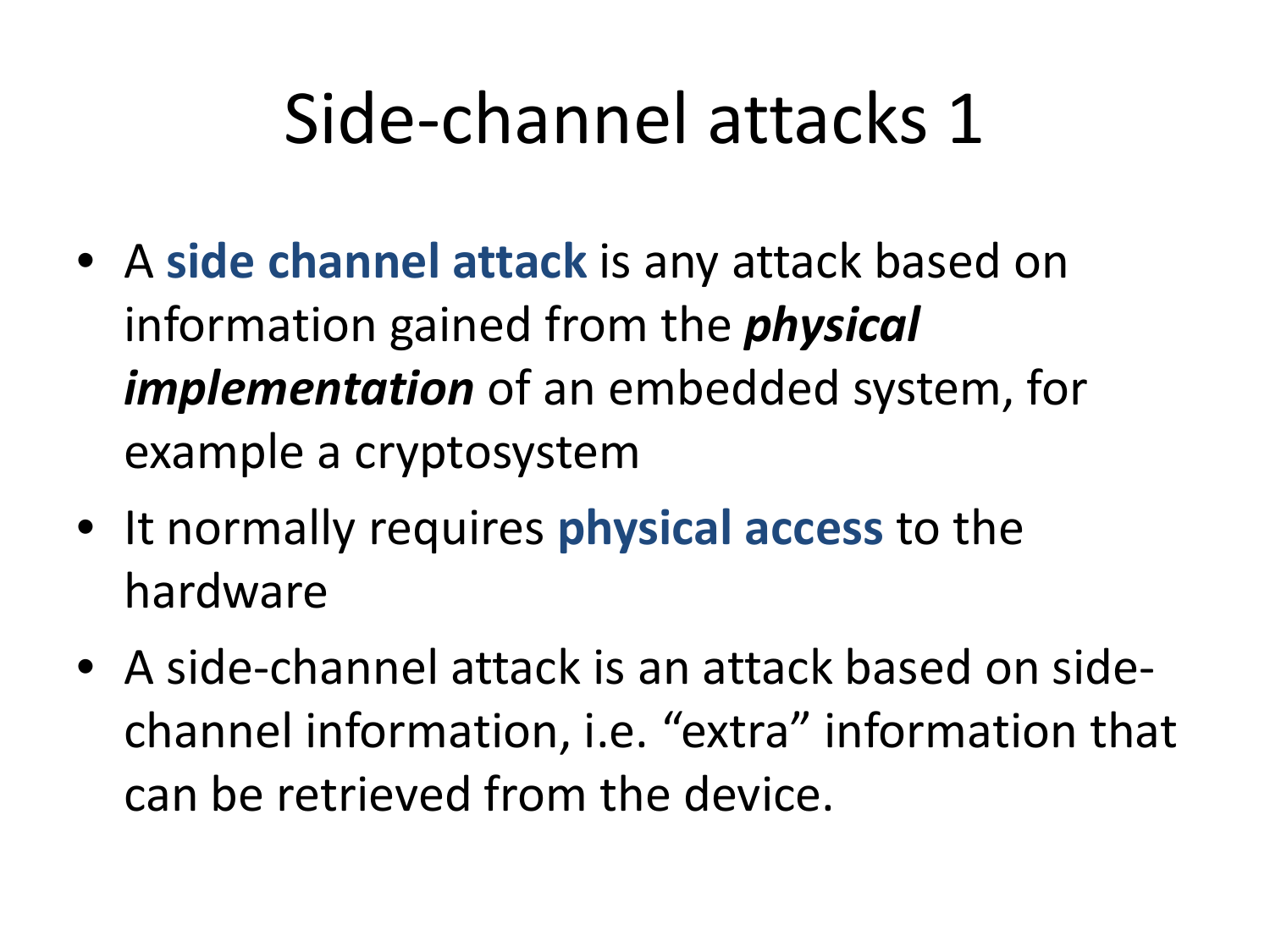## Side-channel attacks 2

- Types of side-channel attacks:
	- **Timing attack**  attacks based on measuring how much time various computations take to perform.
	- **Power monitoring attack**  attacks based on observing the varying power consumption by the hardware during computation
	- **Electromagnetic attacks**  based on observing electromagnetic emanation, cp. TEMPEST (Sw. RÖjande Strålning = RÖS)
	- **Acoustic cryptanalysis**  attacks which exploit the sound produced during a computation
	- **Differential fault analysis**  in which secrets are discovered by introducing faults in a computation.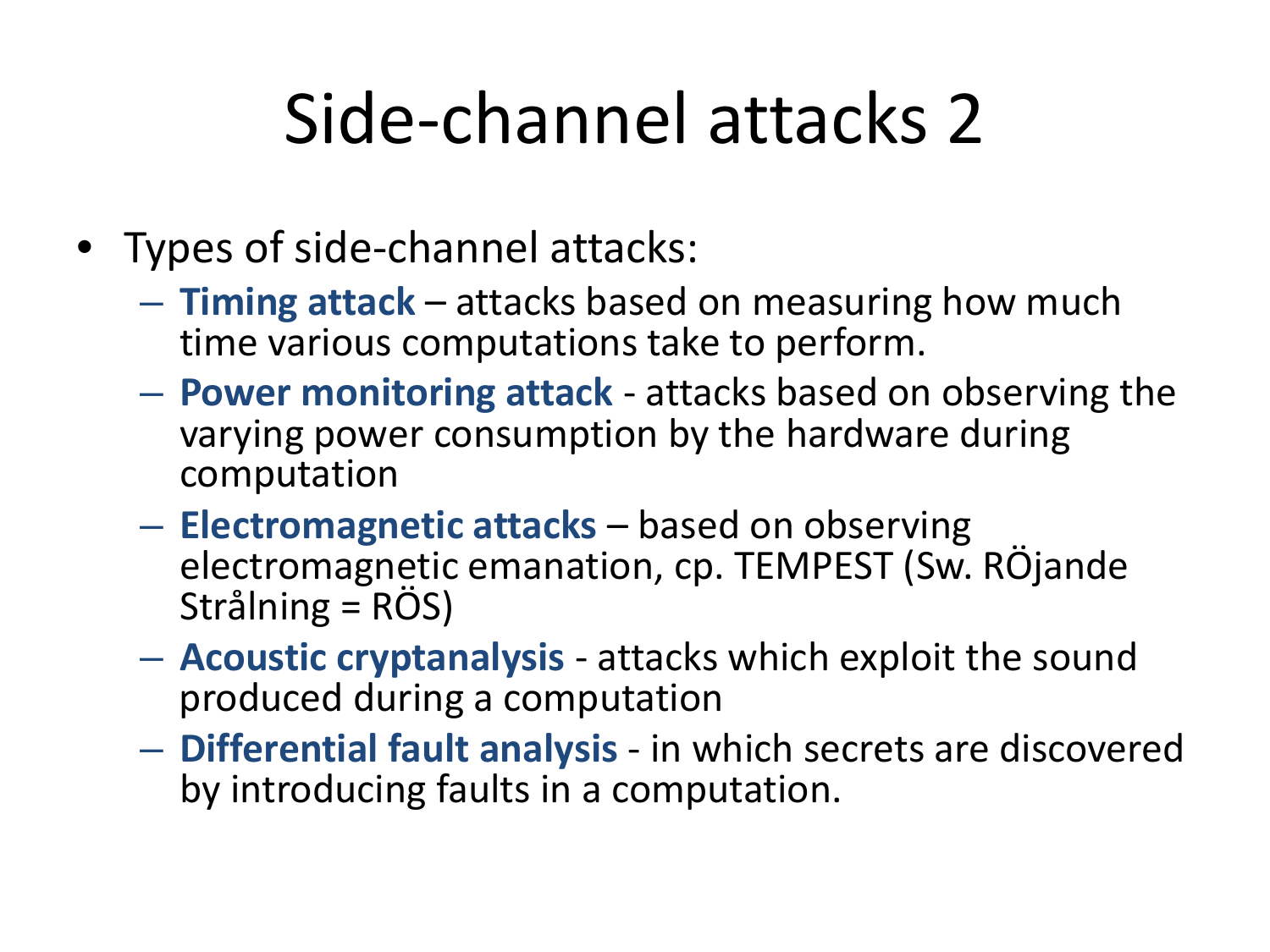### Timing Analysis

- We interact with the system and closely monitor the timing during operation
- For example, we might monitor the timing of a password check
	- Start timer when guessed password is sent to device
	- Stop timer when response (i.e. 'wrong password') is received
	- Compare time measurements for different guesses
	- See if we can draw a conclusion and determine the correct password

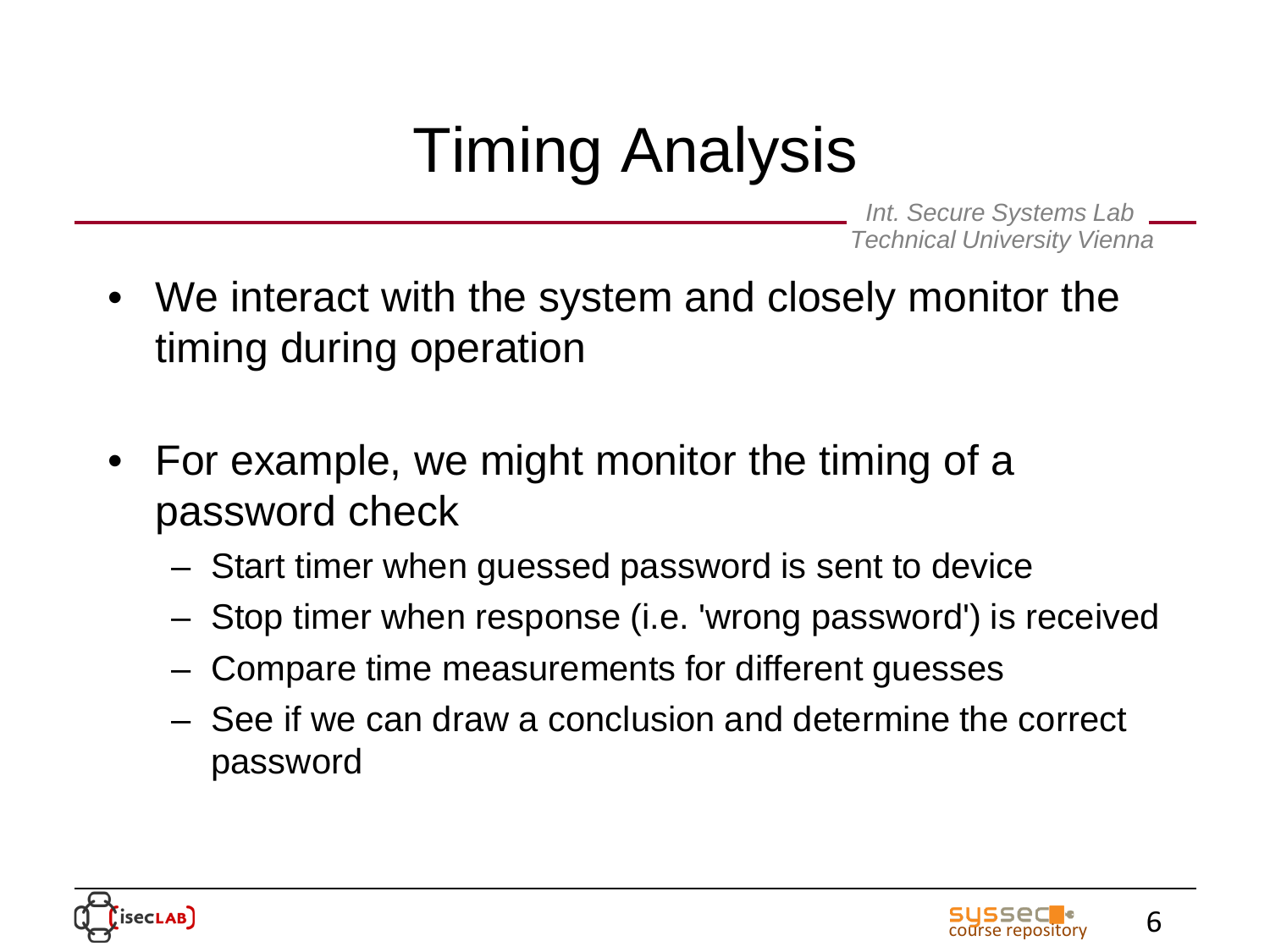## A bad password check (1)

```
bool check_password(char *passwd)
{
for (int i=0; i<pass_len; i++)
\{if (passwd[i] != stored_passwd[i])return false;
}
return true;
}
```


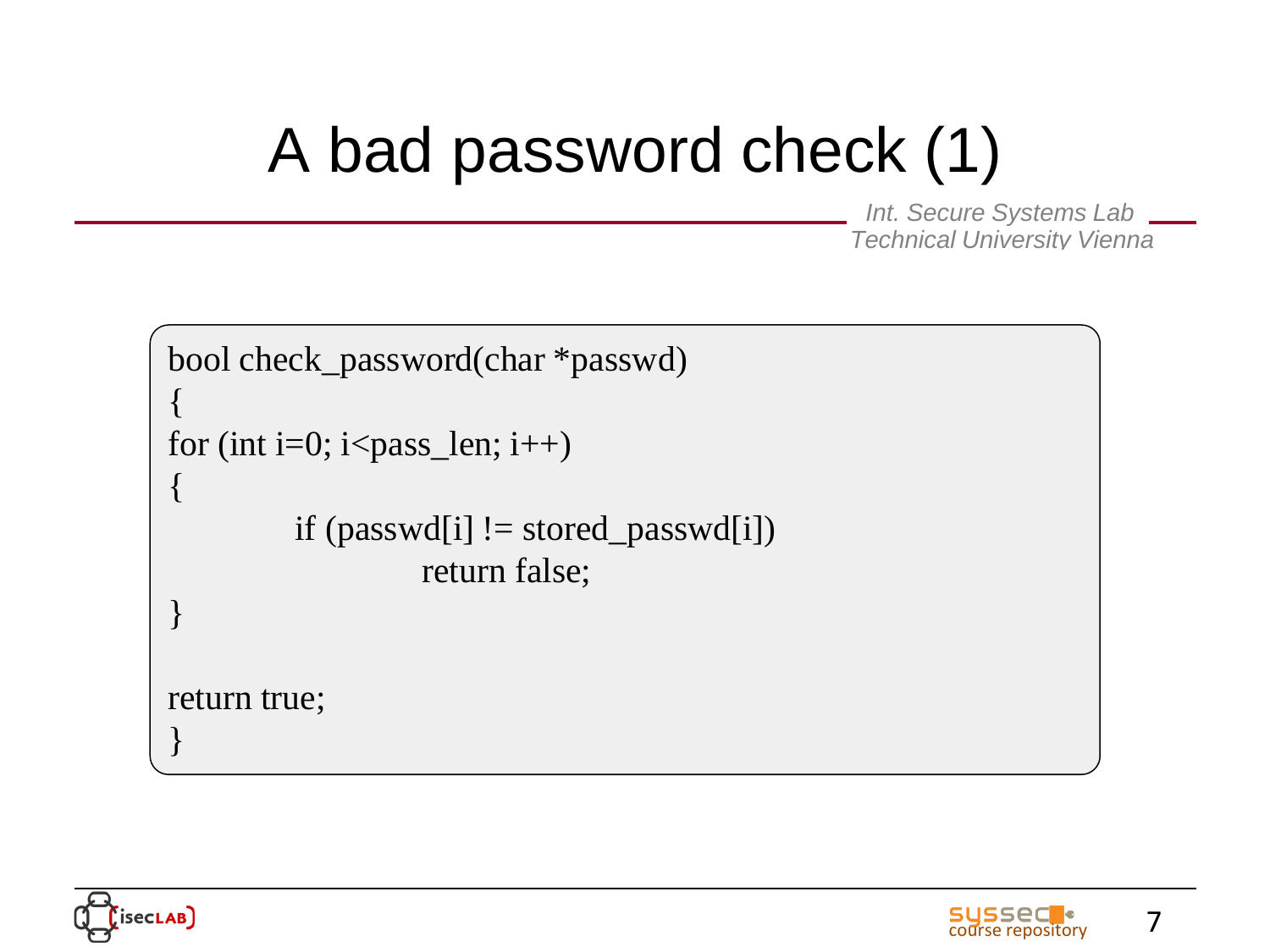## A bad password check (2)

*Int. Secure Systems Lab Technical University Vienna*

Terminates as soon a byte is wrong

bool check\_password(char \*passwd) { for (int i=0; i<pass\_len; i++) { if (passwd[i]  $!=$  stored\_passwd[i]) return false; } return true; }

**► Based on timing information, we can easily guess the password** 



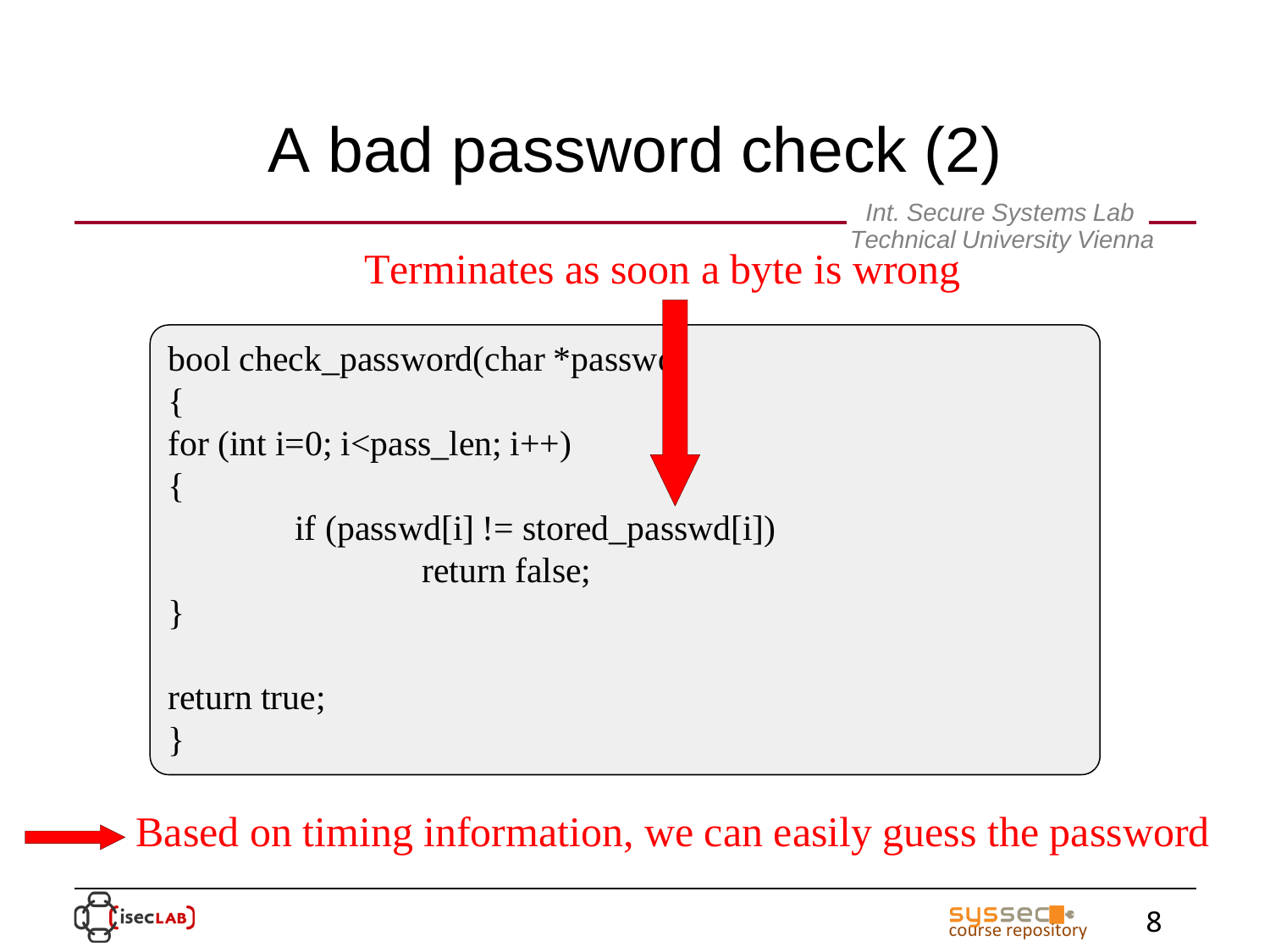## A better password check (1)

```
bool check_password(char *passwd)
{
int err=0;
for (int i=0; i<pass_len; i++)
{
         err = passwd[i] \land stored_passwd[i];
}
if (err != 0)
         return false;
return true;
}
```


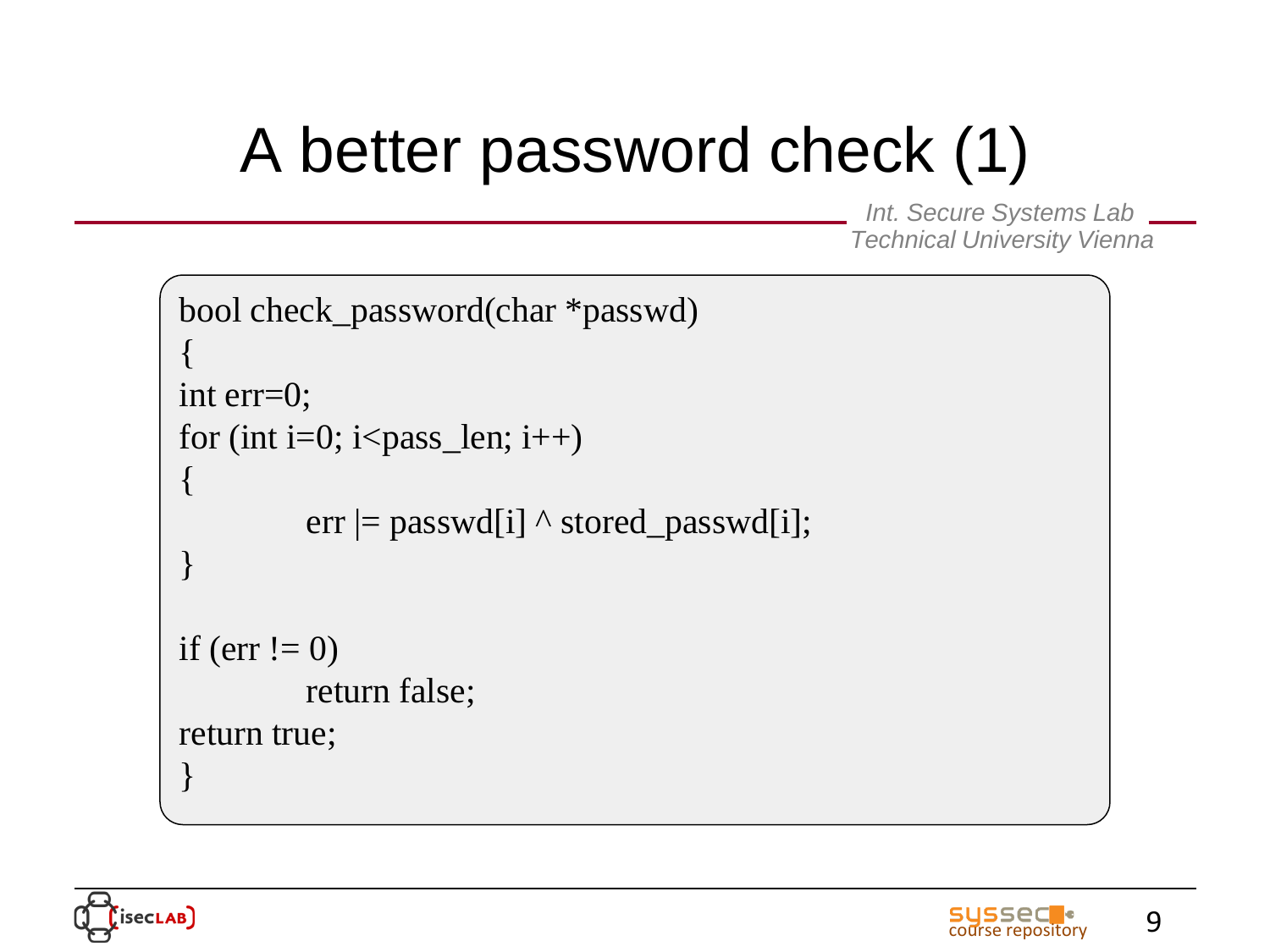## A better password check (2)

```
bool check_password(char *passwd)
{
int err=0;
for (int i=0; i<pass_len; i++)
{
         err = passwd[i] \land stored_passwd[i];
}
if (err != 0)
         return false;
return true;
}
                                 Constant time
```


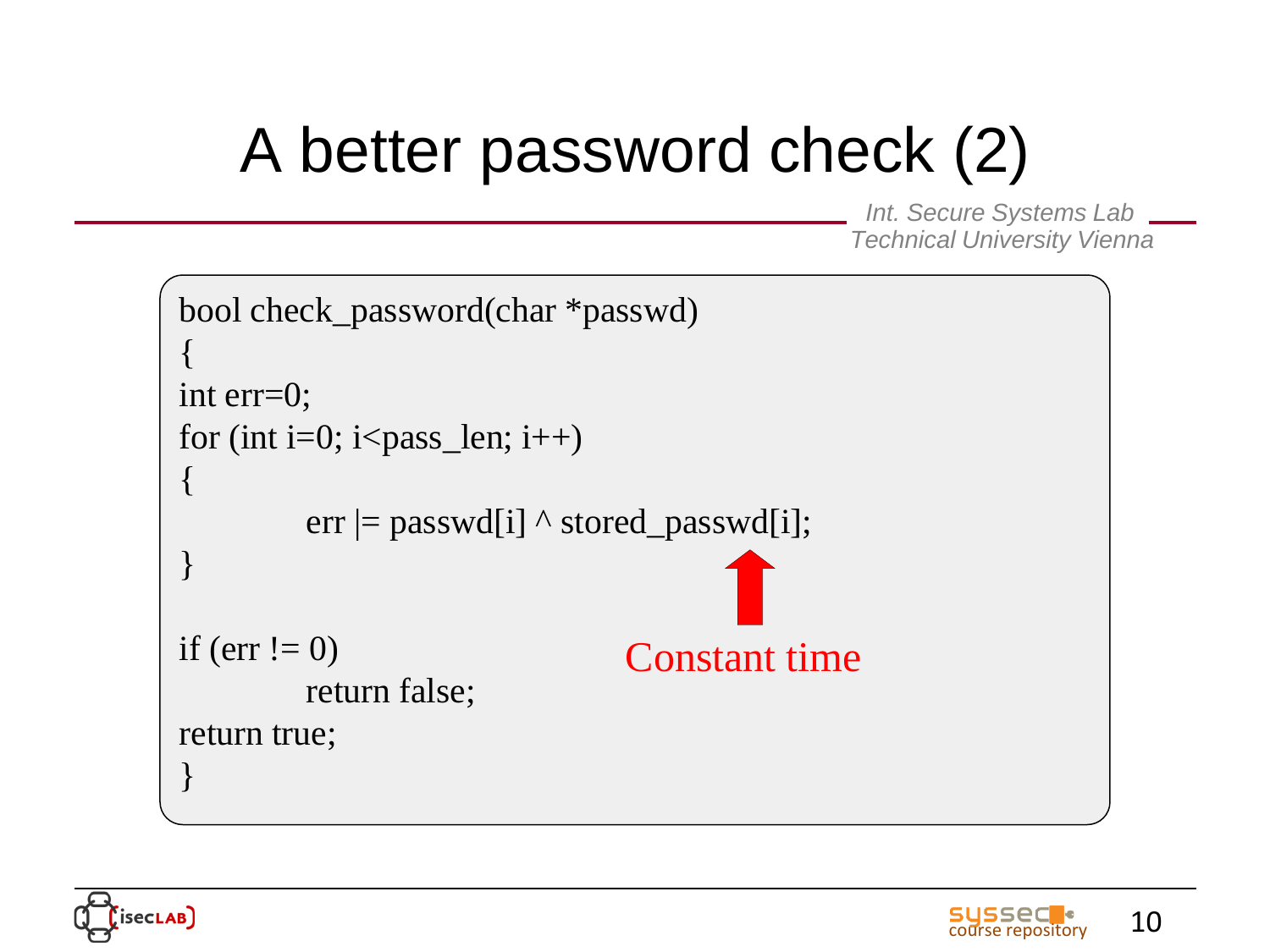## Simple Power Analysis (1)

- The power consumption of a processor depends on the instruction executed
- We closely monitor the power consumption during clock cycles (i.e. time domain)
- For a given instruction, the power consumption also depends on the data processed



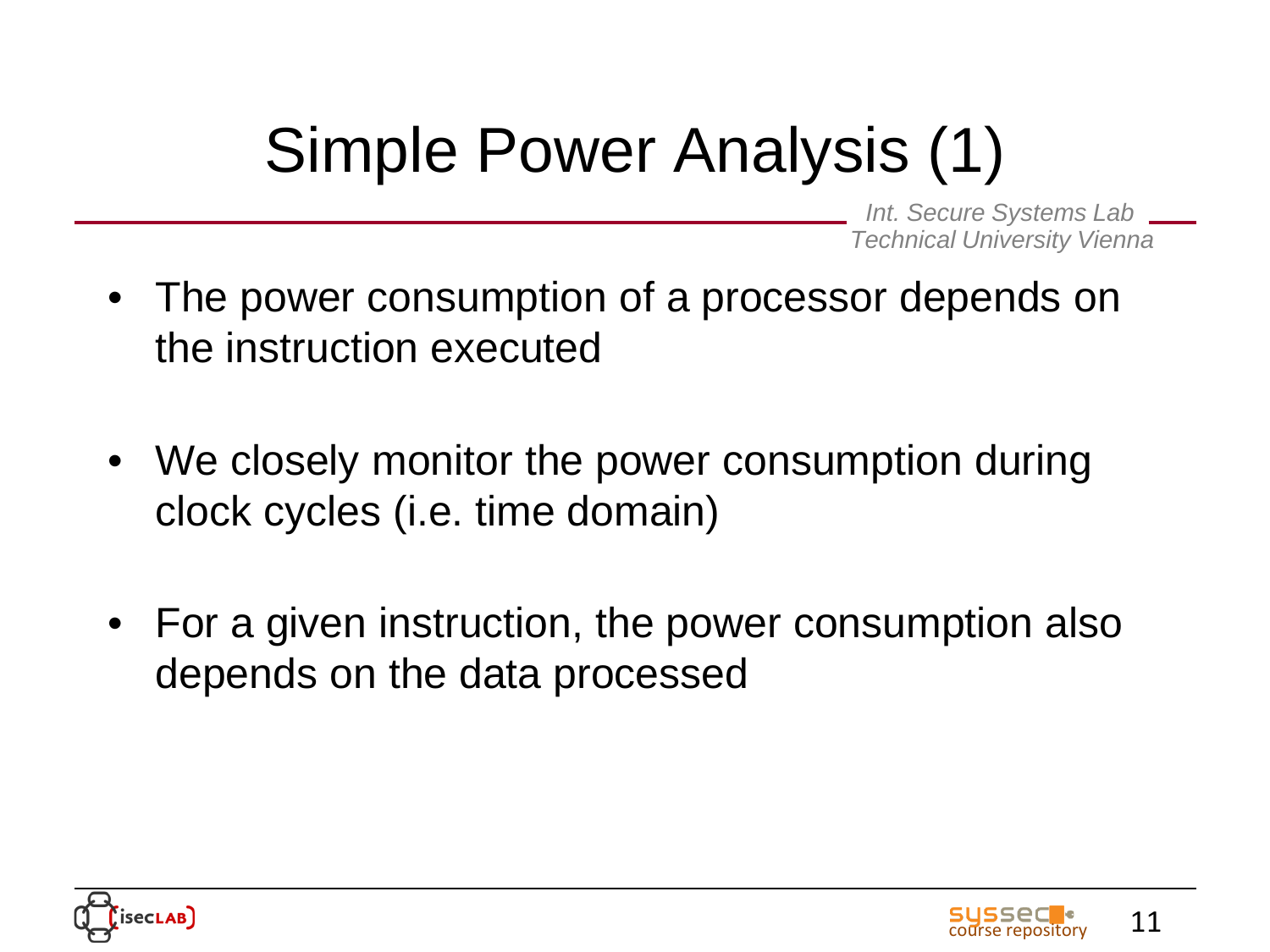## Simple Power Analysis (2)

*Int. Secure Systems Lab Technical University Vienna*



• By analyzing the power consumption, it might be possible to determine the *instruction* and *data*